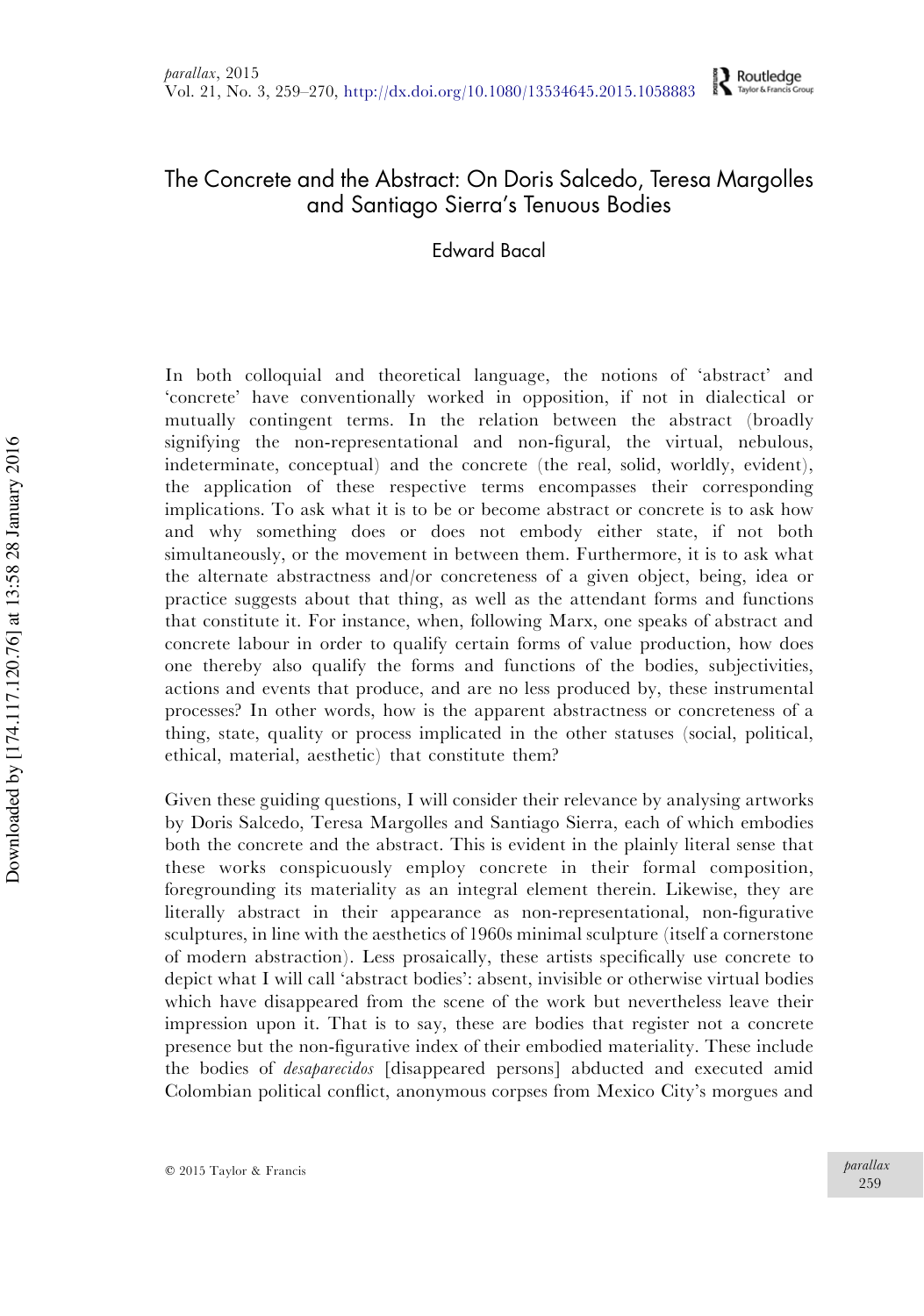itinerant workers whose marginal labour furthers their social invisibility. To reiterate, these are absent, marginal and anonymous bodies that do not present the logos of a body that appears in and of itself, but that leaves traces of its disappearance: its withdrawal from any such figural presence or identifiable appearance. As such, these bodies are effectively 'abstract' in the etymological sense of abstrahere, 'to withdraw', for it is in and as this withdrawal that they imbue such works.<sup>[1](#page-10-0)</sup>

# Abstract Bodies

The various figures Salcedo, Margolles and Sierra confront, embody a condition of tenuous materiality, one in which the body itself ceases to socially exist as a discrete, concrete entity and instead becomes an abstraction: a site of indeterminacy where both the material quality of flesh and bone, and the clean and proper borders of the subject cede to a kind of perceptual indistinction. In this respect, these are bodies whose liminality denotes the precarious socio-political status of bodies that fail to properly matter, recalling the double entendre Judith Butler expounds in Bodies that *Matter.*<sup>[2](#page-10-0)</sup> For Butler, describing how the materiality of bodies remains contingent on their socio-political status, the recognition of socio-political relevance distinguishes the subject 'that matters' (i.e. that is relevant) from the domain of improper life  $$ abject, formless and indeterminate life, which remains below the threshold of perception as such. At the same time, this distinction reflexively performs the materiality of the proper body (it 'matters' the body, to use 'matter' as an active verb), qualifying and iterating its legibility qua socio-political subject. In sum, this distinction materializes the body as a legible and legitimate figure, indicating that the contours that figure the body are not given, but come to appear as an effect of power that confers the concreteness of the figure itself.

Alternately, Brian Massumi has described the body in similar terms, albeit in the largely different sense of his Deleuzian/Bergsonian theorization of the ontogenetic becoming, or movement, of phenomena. Following Deleuze's notion of the 'realbut-abstract', he defines the abstract as what is 'never present in position, only ever in passing... an abstractness pertaining to the transitional immediacy of a real relation – that of a body to its own indeterminacy (its openness to an elsewhere and otherwise than it is, in any here and now)<sup>[3](#page-10-0)</sup>. In other words, Massumi conceives the body in its irreducibility to any fixed identity or form (the static is of being) and as its pure movement (the constant passage between its occurring and its anticipatory potential). While I am not necessarily dedicated to Massumi's temporal schema, this description is particularly useful for articulating the body's essential non-identity and virtuality, which is to say, the abstractness of a body that is constantly moving beyond its corporeal, sensory and ontological limits. As Massumi continues:

The charge of indeterminacy carried by a body is inseparable from it. It strictly coincides with it, to the extent that the body is in passage or in process (to the extent that it is dynamic and alive). But the charge is not itself corporeal. Far from regaining a concreteness, to think the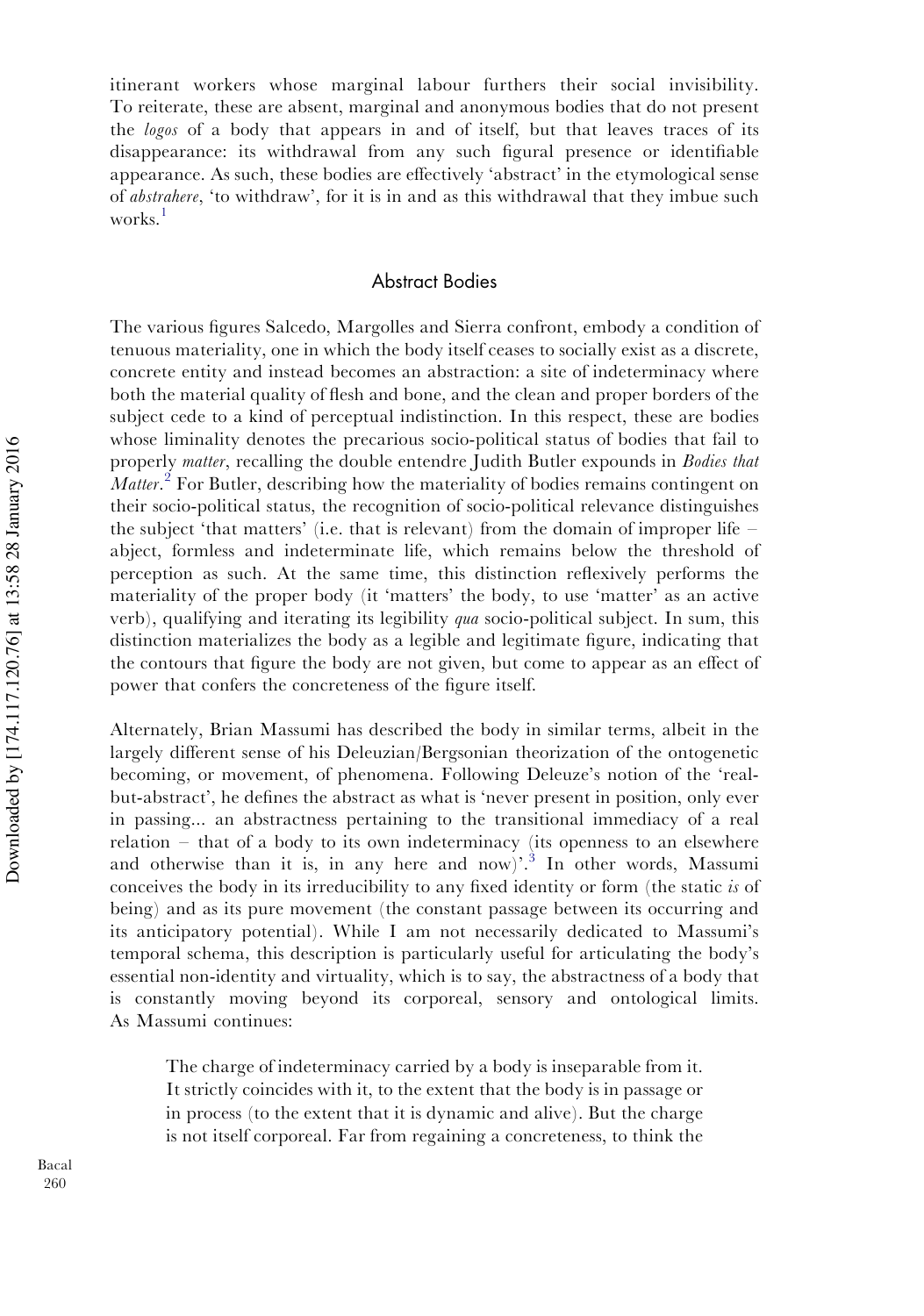body in movement thus means accepting the paradox that there is an incorporeal dimension of the body. Of it, but not it. Real, material, but incorporeal. Inseparable, coincident, but disjunct.<sup>[4](#page-10-0)</sup>

As such, apprehending the body is less a matter of depicting its visible figure than of tracing its movement, which for Massumi renders any absolute distinction between the abstract and the concrete dubious: 'The body is as immediately abstract as it is concrete; its activity and expressivity extend, as on their underside, into an incorporeal, yet perfectly real, dimension of pressing potential'.<sup>[5](#page-10-0)</sup> The real, tangible body is, for Massumi, equally its virtuality and incorporeality; its concreteness is its abstractness and vice versa.

Accepting that the body is never purely abstract or concrete, I want to suggest that it oscillates between these states. In navigating the social, political, ethical and aesthetic dimensions that constitute it, the body's forms and functions relate to its movement toward its varying abstractness and concreteness, and hence its appearance (or disappearance) as such. In this respect, Salcedo, Margolles and Sierra each limn the movement of bodies between the concrete and the abstract, registering the tension between art's physical presence and the withdrawal of the body therein. To this end, these artists employ concrete's formal rawness and imposing physical gravity to fix (or to beg the question, to concretize) the spectral remains of absent bodies. Of course, this is not to simply play with given semantic associations between physical concrete, 'the concrete', abstract art and theoretical abstractions, but to explore the aesthetic function of particular materials in relation to the materiality of particular bodies. Here, the impulse to concretize what lacks form and identity – to fix the trace of what is disappearing (much as one fixes a photograph to retain the indexical impression of a past moment) – concerns critical aesthetic strategies for invoking the tenuous corporeality of liminal bodies. As such, these artists employ abstraction not as a refusal of vision (as if to affirm a prohibition on representation), but as the image of a withdrawal, the dis-appearance of bodies that appear only as abstract traces embedded in concrete. As such, this use of concrete highlights the salient features of its application, as is here evident in a particular set of strategies among a relatively similar set of practices (similar aesthetically and politically as well as geographically, for these artists are all working in specifically Latin American contexts). No less, concrete's aesthetic qualities, social histories and cultural meanings present further implications for how it enables such applications, and what functions and meanings the latter then hold. Thus, while my own emphasis on the 'concreteness' of concrete, as the 'abstractness' of abstract art, perhaps errs on the side of meagre semantic play, its interpretation by these artists bespeaks the potential potency of concrete's aesthetic functions and effects.

## Concrete Artworks

This use of concrete is variously evident throughout each of these artists' oeuvres. For Salcedo, it is a recurring element in the sculptural assemblages she constructs from disused domestic furniture which largely comprise her work of the 1990s.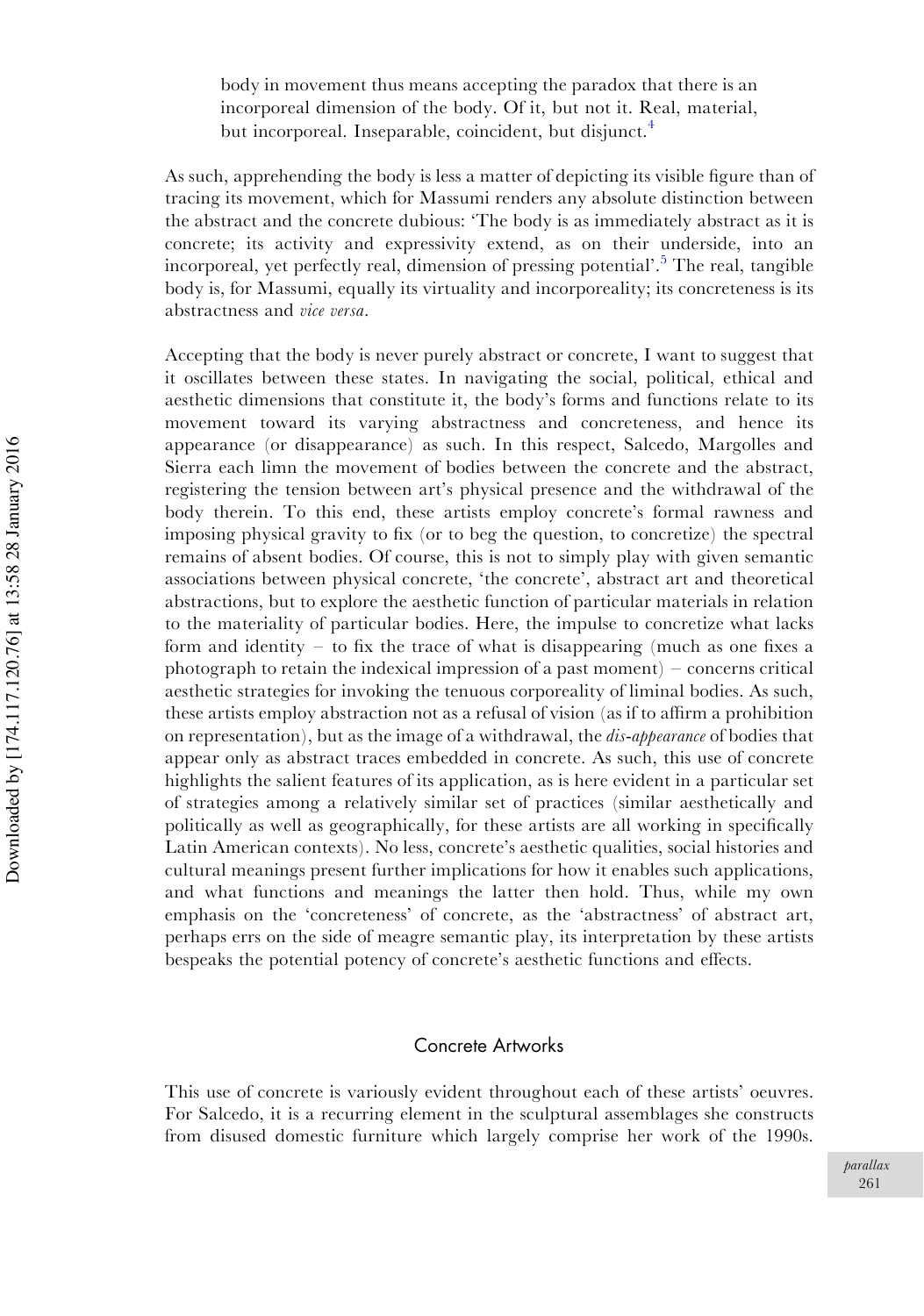In response to the loss and violence that has afflicted Colombia since the late 1940s, these sculptures serve both as metaphors for those abducted and executed by military and guerrilla forces and as metonyms for their disappearance. As Salcedo explains: 'What I'm addressing in the work is something that is actually in the process of vanishing ... a half-present reality. You never manage to perceive it as something concrete; you never manage to grasp it.<sup>[6](#page-10-0)</sup> As such, the material quality of these sculptures is crucial, for it is within their alternate fragility and formidability, lightness and weight, and immateriality and physicality that they form their ethicopolitical expression. That is to say, through an affective contact with specific materials, Salcedo conjures the spectral presence of disappearance and with it the social, political and ethical burden of state violence. At the same time, these works demonstrate the way that the experience of loss qualitatively transforms the most mundane matter, expressing the sense of abandonment by which inanimate objects remain in place of the bodies and homes to which they once belonged.[7](#page-10-0) Marking the absence of such people and places, the visible traces of physical use embedded within these materials index their intimate yet anonymous contact to past users. Hence, in exposing the condition of anonymity and indeterminacy implied in the relation between disappeared persons and discarded objects, these items do not then represent specific bodies and identities but stand in for their abstraction as such. That is, these works reveal the condition by which they remain unknown and inaccessible beyond the anonymous fragments that fill the void of their continuing disappearance.

To create these assemblages, Salcedo takes apart found items like old chairs, desks, wardrobes, bed frames and tables, which she then recomposes into new, abstract configurations. From here, she regularly augments these structures by appending items with pieces of other, typically more organic material (e.g. cloth, hair and bone) and ensconcing them in poured concrete. In this dis- and re-assembly of furniture, concrete serves as a volumetric substance that allows Salcedo to solidify the given form of individual items or to combine several pieces within the same overall mass. By embedding chairs in blocks of reinforced concrete, or by filling the cavities of wardrobes, dressers, and beds with it, she transforms these items into solid forms, divorced from their erstwhile function as household objects. This technique is best evident in the series of untitled sculptures she presented at the 1999 Liverpool Biennial ([Figure 1\)](#page-4-0), in which she filled various wardrobes and dressers with concrete, in most cases placing smaller items like chairs and clothing within them, or alternately conjoining them with each other or with separate items. Here, concrete not only adds great physical mass to these items but permits otherwise impossible compositions to hold shape. In a formal contradiction, concrete dissolves the physical impenetrability of these solid shapes, fixing large volumes together while allowing them to bisect and penetrate without destroying each other. In other words, it permits tenuous constructions to remain in place, giving them the structural strength to maintain extreme states – to push at the physical borders of objects and materials – and to thereby retain a sense of precariousness within its structural resilience.

Furthermore, Salcedo's use of concrete, often raw and exposed with visible casting marks and protruding reinforcement bars, gives her work both an imposing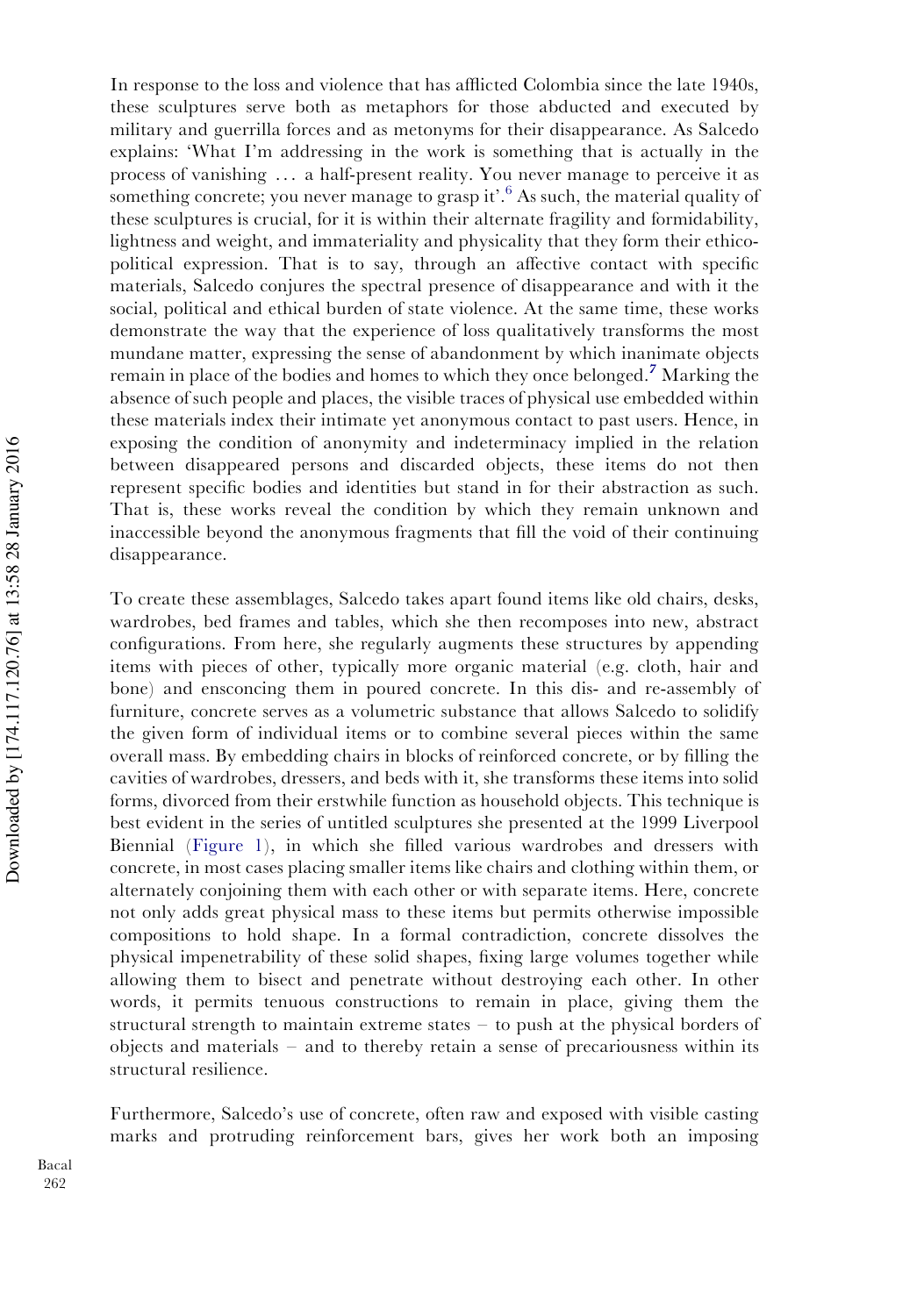<span id="page-4-0"></span>

Figure 1. Doris Salcedo, Trace, 1999 (Anglican Cathedral, Liverpool Biennial of Contemporary Art 1999). Installation. Courtesy Alexander and Bonin, New York.

physicality and a docile stillness. Between the sheer weight and corresponding volume and immobility it imparts upon her sculptures, concrete works to the opposite effect of the other, more organic or 'personal' materials she uses. Whereas the latter foreground a delicacy that is frail and often flesh-like, these concrete surfaces appear impersonal, cold and synthetic. To be sure, Salcedo makes no effort to hide this character, for one of the main effects of her use of concrete is to accentuate the material quality of her works. This effect is particularly significant  $vis-\hat{a}-vis$  the implied presence of the body in these sculptures, but as removed from physical matter, leaving only the immaterial trace of a disappearance. Indeed, concrete lends tangibility and weight to objects that, in dredging the traces of disappeared bodies, embody a certain immateriality. As if to demonstrate the affective weight that objects take on when invested with the burden of grief  $-$  the weight of the loss of the body – this use of concrete affords these sculptures a certain monumentality; or in other words, it imbues objects with a physicality that stands in distinction to their liminality, not least in terms of the liminal non-presence of the disappeared. Again, it 'fixes' the tenuous residual traces that Salcedo's objects retain, literally cementing them into tangible forms whose recalcitrant presence arises in response to the precarious state of disappearance.

Similarly, Teresa Margolles' work in concrete relates to her broader practice of creating sculptures and installations that, composed with the residue of corpses, bring their socio-politically fraught materiality into relief. Having established her career alongside the art collective she headed in the 1990s, SEMEFO (an acronym that translates to 'forensic medical services'), her work draws upon her training in both art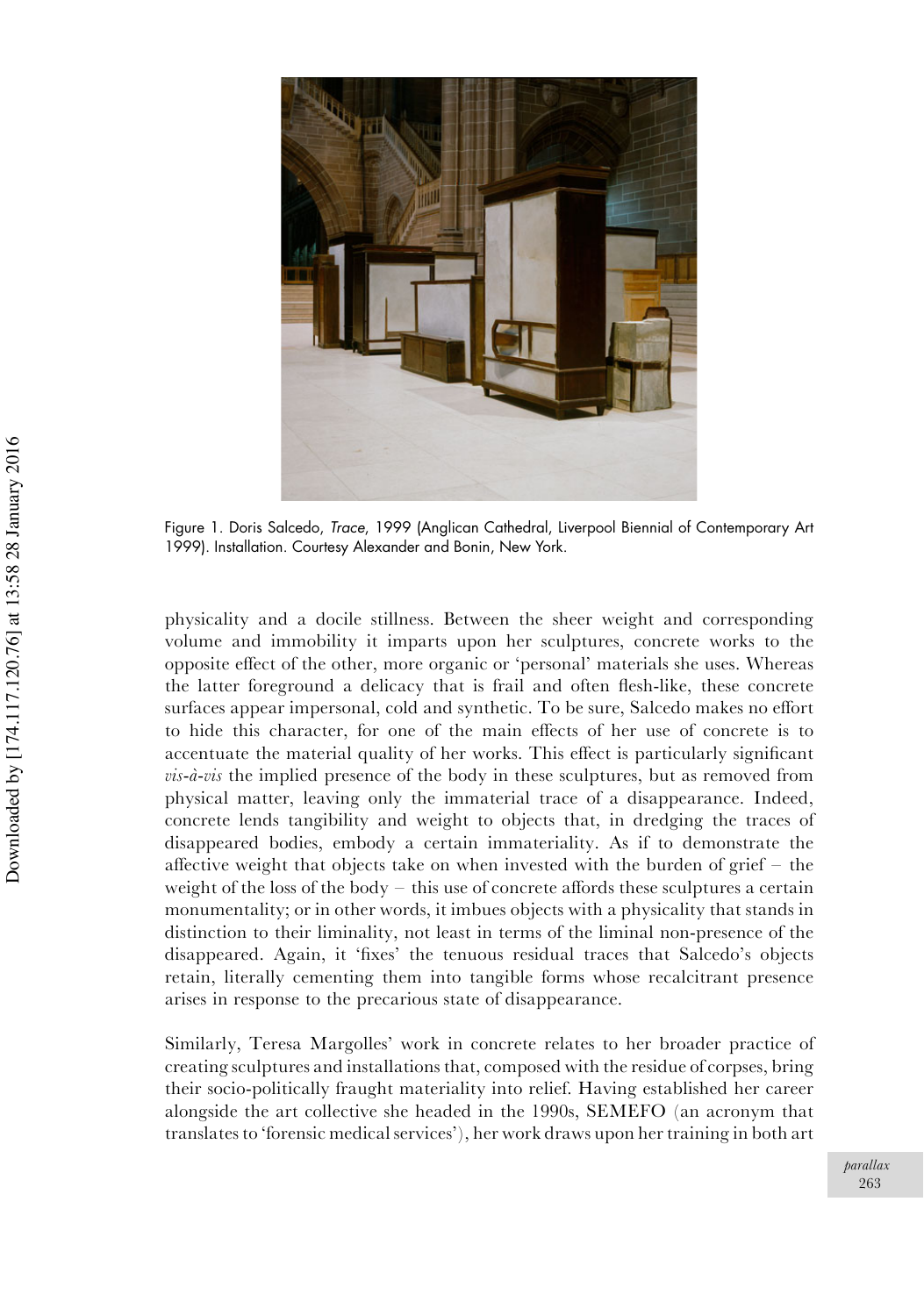and forensic science. In particular, her experience working in morgues has afforded her a privileged perspective in viewingMexico's dead, namely one that has placed her in view of the many anonymous corpses subject to the country's hostile climate. Given increasing violence between those in the country's drug trade and the military apparatus tasked with managing it by force, the resulting proliferation of casualties and forced disappearances finds expression in this perspective. Likewise, additional violence and abject social conditions among the nation's underclass and marginal sectors has further contributed to a vast number of unacknowledged and unmourned corpses. Like Salcedo, then, Margolles confronts the death and disappearance of anonymous figures. However, whereas Salcedo focuses on abandoned objects that remain in place of absent bodies,Margolles faces bodies directly, in plain view of what is physically there but nevertheless fails to signify a proper embodied identity. Indeed, flesh and bone is present, but the qualitative matter of the body – emptied of the conventional markers of socio-politically relevant life (identity, personhood,  $subjectivity$  – remains indeterminate. In this respect, as Gabriella Jauregui writes, Margolles' 'art is defined by the tension between thingness and nothingness', and as such explores the zone of indeterminacy in which the body moves between those poles: from proper socio-political life (the discrete figures of legible subjects and beings) to the formlessness of bare-life (of bodies that materialize as indistinct, abject matter – neither subject nor object, thing nor nothing). $8$ 

Between the abstract and concrete, Margolles maps the body's indistinction by accounting for the material conditions of its embodiment. Whereas Salcedo discerns the traces of anonymous bodies from analogous objects, Margolles, seeking to explore these tenuous material conditions, inversely creates objects by inserting corporeal traces therein. To this end, she has applied morgue water used to clean corpses in several of her works, including concrete benches that she composes by mixing this water with cement. For example, her series of six benches installed upon the north lawn of the Los Angeles County Museum of Art (Untitled, 2010) invite viewers to recline upon (that is, to directly touch) these post-minimalist blocks. Assuming casket-like forms, these benches (roughly the size of a reclining human figure) give public burial to the victims of gang- and drug- related deaths whose corporeal traces rest inside them. More provocatively, *Entierro* ('Burial', 1999) ([Figure 2](#page-6-0)) comprises a single concrete block (15.5  $\times$  66 £ 43 cm in size) that contains a stillborn human foetus embedded within it. Utterly plain and flat in texture, colour and shape, the block does nothing to suggest its contents, preferring instead the ostensible neutrality of a pure, unadorned abstraction. Because the child's mother was unable to afford a proper burial, Margolles employs this unassuming form as a monument cum tomb to this unknown, unseen body. In this sense, the work functions as an inversion of the proverbial tomb of the unknown soldier, which likewise performs mourning rites upon the anonymous body, but only to reassert its proper subjectivity in relation to the state and military identity it emblematizes. Whereas the latter mourns the body through the hegemonic identity ascribed to it, and so serves to aggrandize that identity against its socio-political injury (the death of national soldiers), Margolles refuses any such figure of identification. Here, identity is not written upon the body *post-facto*, but is taken in its anonymity and, more pointedly, in the inability to identify with it as the manifestation of any such identity or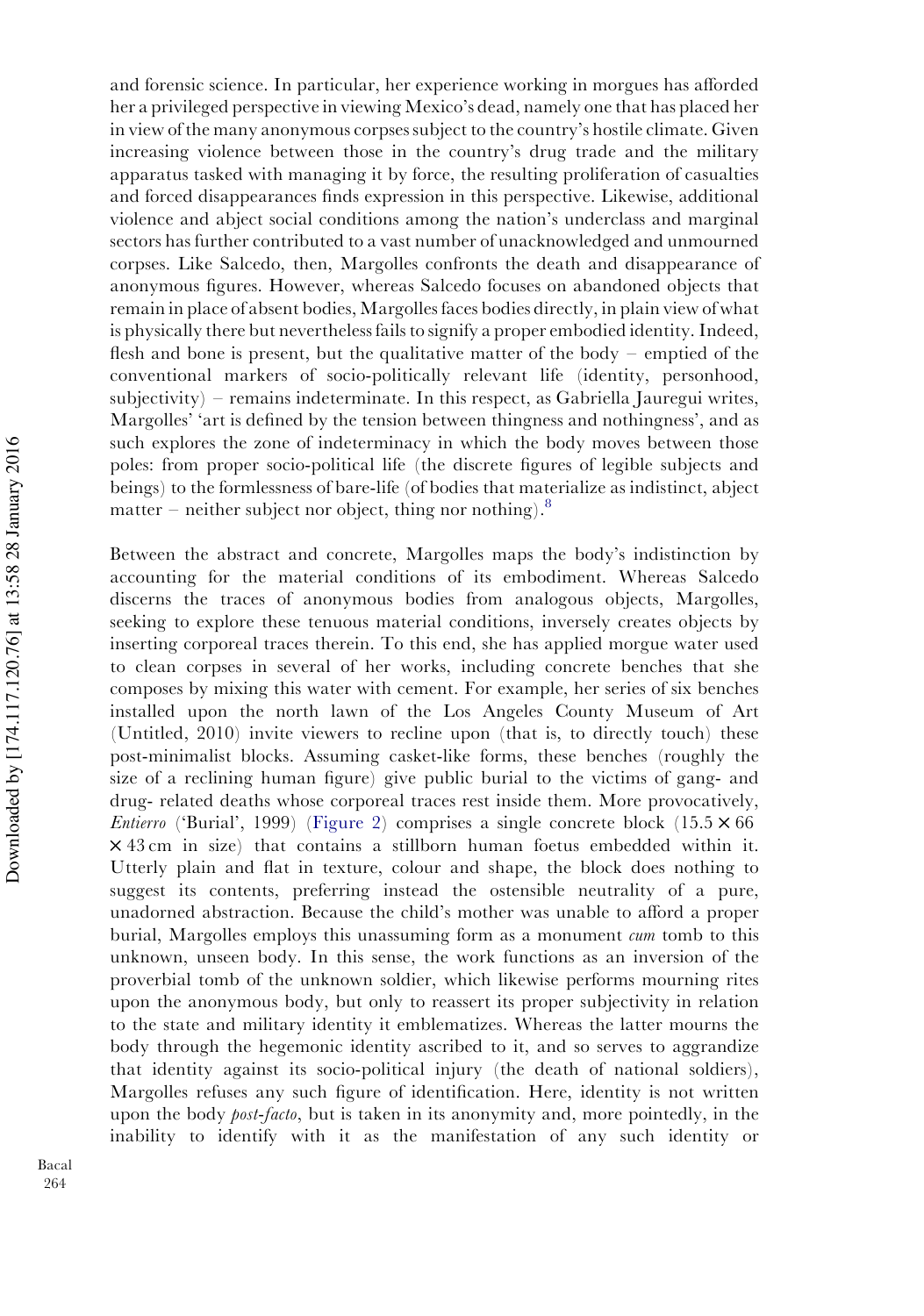<span id="page-6-0"></span>

Figure 2. Teresa Margolles, Entierro, 1999. Foetus in a block of cement,  $15.5 \times 66 \times 43$  cm. Courtesy the artist and Galerie Peter Kilchmann.

subjectivity).<sup>9</sup> Here, the body does not signify or operate as a subject proper to itself, but as the damning effect of socio-political conditions that render it such. Where, as Klaus Görner and Udo Kittelmann note, this body is not considered a corpse but medical waste, it exemplifies the abject to the letter: it is neither subject nor object but quasi-human matter fit only to be jettisoned.<sup>10</sup> It is therefore within this concrete block, which gives it form at the same time that it absolutely conceals it, that Margolles presents this body within the public realm, as both a body and its abstraction as such.

Finally, Santiago Sierra's work combines the forms and strategies of postminimalist, performance and conceptual art to explore the ethical and political dynamics of social relations, particularly with respect to hired labour. By paying unskilled and migrant labours (thereby implicating another kind of movement of bodies) to perform useless, non-productive work, he self-reflexively addresses the systems of power that undergird social and cultural production in the globalized world. In so doing, he has often used concrete for its obdurate mass, as its weight adds a certain measure of tangibility to inanimate objects and a certain material effort to the act of moving them. This is the case in 24 Blocks of Concrete, Constantly Moved During a Day's Work by Paid Workers (ACE Gallery L.A., Los Angeles, July 1999), which the artist summarizes as follows:

Using mechanical methods, 24 cement  $[s\omega]$  blocks were placed in four rooms and a hallway of this gallery. They were modular units commonly employed in breakwaters, weigh- ing  $[sic]$  two tons each and measuring approximately  $250 \times 150 \times 100$  cm. Once the blocks were brought in, ten workers of Mexican or Central-American origin were hired, of the type that usually offer to work in public places in Los Angeles. They were asked to proceed, during the day's work,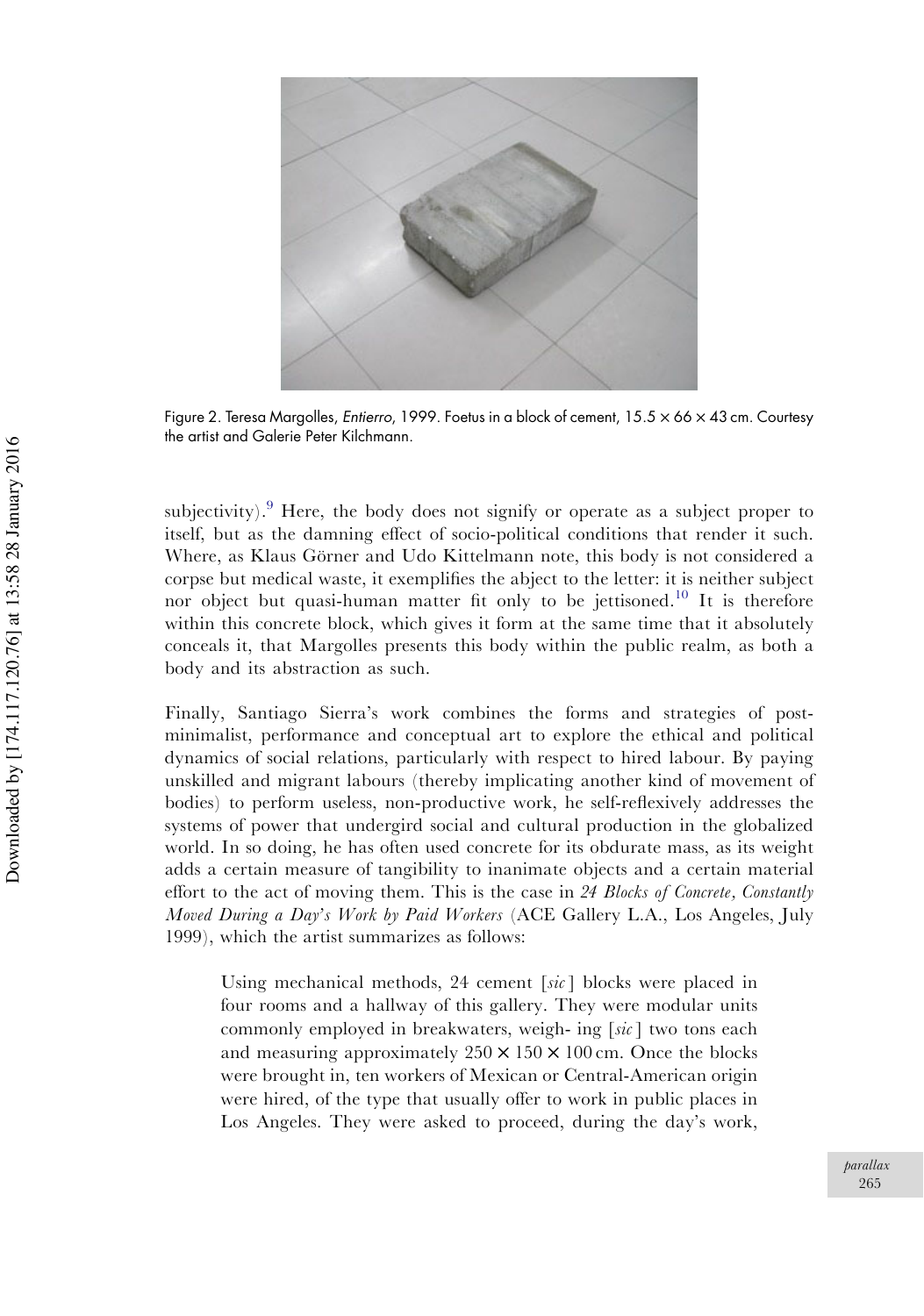to continually move the 24 pieces along the spaces of the gallery, while disregarding any resulting damage and only using metal bars as handles. The exposed result consisted of the marks left behind by their work in the form of damage to the floor and walls of the gallery, together with the tools and materials employed by the workers, the remains of food and drink and the concrete blocks.<sup>[11](#page-10-0)</sup>

At the most basic level, works such as this illustrate the structural disparity in value production that divides these workers, paid (likely minimum wage) for labour that produces nothing, and the inflated value of the artwork Sierra produces in the same instance. In this differential between abstract and concrete labour (the exaggerated distinction between use and exchange value and between the artist's immaterial managerial work and his employees' heavy lifting), Sierra conflates artistic creation with the production of surplus value, as determined relative to labour time. Consequently, the bodies that perform these tasks come to exist as the socially invisible matter of labour power: identity and subjectivity are likewise reduced to the body's productive function, essentially quantifiable in the relative terms of time and money. As such, this quantification of bodies in terms of formulas of value (in essence, economic abstractions) finds its corollary in the qualitative determination of the body as abstract matter. Here, in other words, flesh is measured in its contact with concrete and in the work it exerts upon it (understanding 'work' in the senses of both labour and physics, the latter denoting the physical effort required to produce movement). That is to say, in its useless expenditure and its abstraction via formulas of general equivalence, the body here materializes as its productive physical potential; viz. its capacity to manifest the movement of concrete.

Historically, such effects resonate with what Adrian Forty describes in terms of concrete's ramifications for labour in the development of capitalism. As he notes, the proliferation of concrete beginning in the late nineteenth century is part and parcel of the effectiveness by which unskilled workers could produce it; a fact galvanized by contemporaneous Taylorist theories for the scientific management of labour. As Forty writes: 'For [Frederick] Taylor and [Sanford] Thompson, labour was an abstraction, a unit of cost, absorbed imperceptibly into the finished product. Concrete lent itself particularly well to this kind of analysis, for with concrete each individual workman's labour dissolves into the continuum of the whole, leaving no trace'.<sup>[12](#page-10-0)</sup> The consequent separation of mental-managerial and manual labour that concrete has allowed, alongside the facility by which it has allowed contractors to eschew traditionally craft-based unions, thus roots concrete in the history of precarious labour Sierra's work inherits.<sup>[13](#page-10-0)</sup> Therein, the relation between productivity and corporeality that concrete entails finds expression in the mobilization of the productive body vis- $\lambda$ -vis its corresponding abstraction – its measurement in terms of labour potential and its dissolution into an anonymous whole. What 24 Blocks in turn depicts is that abstraction cum withdrawal of the body, for what the labourers' non-productive expenditure in fact produces is their disappearance, as evident in their absence from the work itself. That is, these labourers produce their own abstraction via their labour, inasmuch as it reflexively

Bacal 266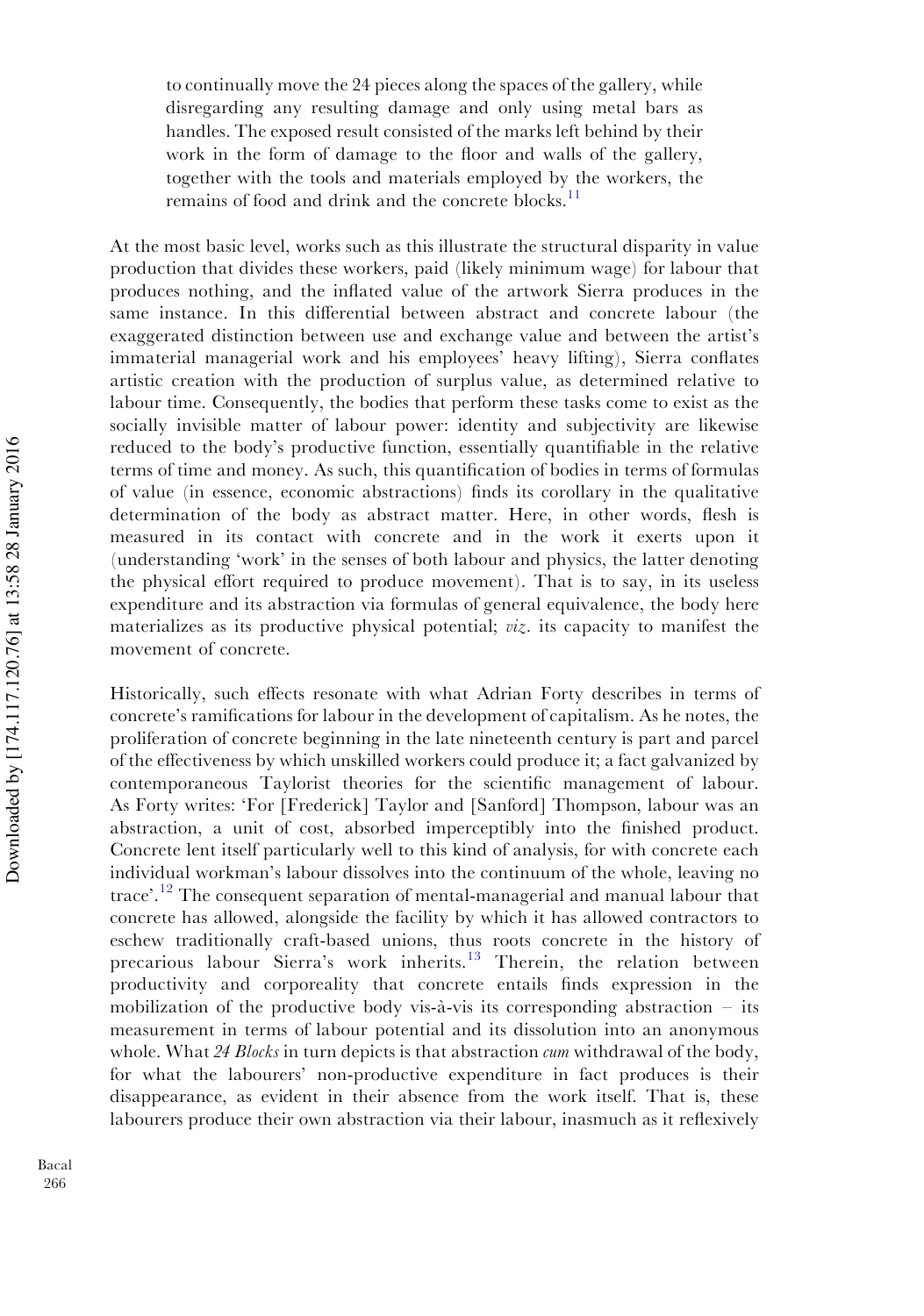performs their status as itinerant, dispensable workers and hence forecloses their social visibility and corporeality as identifiable figures.

However, this abstraction does not occur 'without a trace', as Forty states, for it is precisely the traces of this abstraction that constitute the work ('The exposed result consisted of the marks left behind ... together with the tools and materials employed by the workers, the remains of food and drink and the concrete blocks').<sup>[14](#page-10-0)</sup> What this installation depicts, then, is not the physical matter of working bodies (contra the conventional social-realist iconography of heroic workers, for example) but the withdrawal by which they remain absent from the scene. Henceforth, what this withdrawal evidences are the tangible excesses of their disappearance, in the form of the marks of their physical work and the residue of their physical consumption of food and drink. Thus, while the individuals that enacted this labour remain unknown and imperceptible, we can nevertheless glimpse the material quality of their abstraction, as indexed in their contact with concrete. Or in other words, what is again evident is the trace of an immaterial presence, manifest as its material remnants. Recalling Massumi, then, the abstract body is equally evident in its concreteness, indeed, is evident in concrete, which serves as the material benchmark against which its physicality is here defined. And to be sure, in the contemporary order of immaterial labour (wherein virtual economies and intangible services increasingly rival traditional forms of material exchange), the body remains evident in both its concreteness and abstraction – particularly with the biopolitical transformation of embodiment into a means of socio-economic production. Thus, as Antonio Negri writes:

To speak today of 'immaterial labour' no longer means speaking of abstraction, but, on the contrary, of a real plunge into the concrete, into matter. So what we are dealing with here is no longer spirituality and vision from afar, but an immersion amidst bodies, in other words an expression of flesh ... Therefore we are dealing here with an immateriality which is very full of flesh, very mobile and very flexible: an ensemble of bodies.[15](#page-10-0)

In this immateriality full of flesh, the underlying materiality of bodies hence remains one of the principal constitutive factors of not only social production, but the political, ethical and aesthetic conditions by which bodies socially exist.

### Conclusion: Why Concrete?

Given the conditions of concreteness and abstractness the socio-political constitution of bodies entails, these works illustrate the wide ranging implications and ramifications of the body's material forms and functions. To this end, Salcedo, Margolles and Sierra employ concrete to explore such conditions within the material's palpable tangibility, solidity and weight  $vis-\hat{a}-vis$  flesh. Given, then, their shared affinity for concrete in these terms, we may finally ask what makes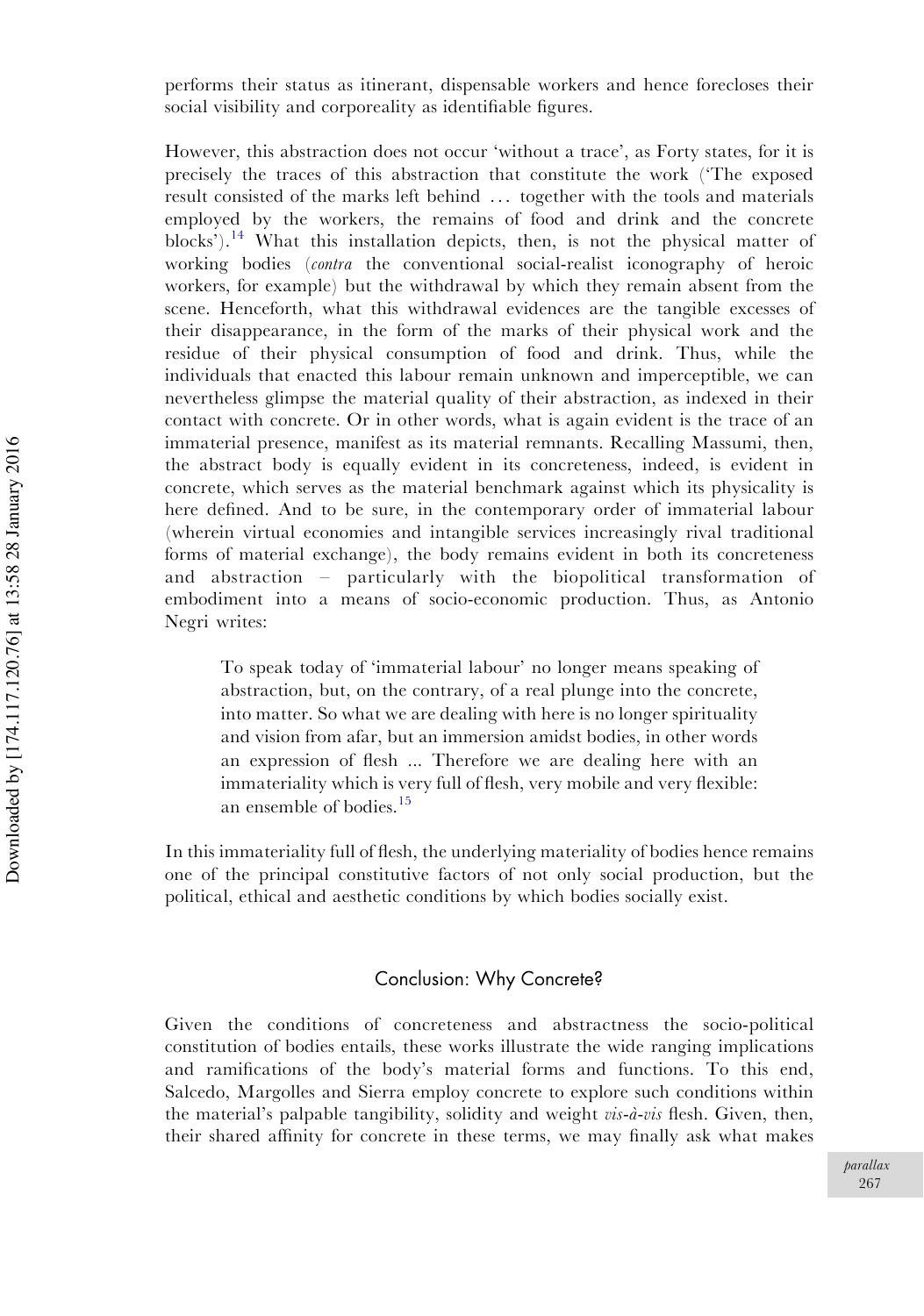this particular material significant: Why, more than masonry or metal or wood, is concrete appealing or effective for these artists and their particular interests? And what of the social and political qualities of concrete that attend its aesthetics? Following Forty's social history of concrete, their shared Latin American context offers one possible explanation, to the extent that '[i]n Latin-America making concrete is integrated into domestic life', given its adoption by unskilled workers as a cheap and easy building material (hence the proliferation of concrete buildings in the region).<sup>[16](#page-10-0)</sup> This at least rings somewhat true for Sierra, whose focus on cheap, unskilled labour across Latin America maps onto this material history. Likewise, Forty's description of the regularity of incomplete concrete structures in Latin America, complete with exposed reinforcement bars, suggests iconic similarities with Salcedo's work.<sup>[17](#page-10-0)</sup> Nevertheless, such explanations seem mostly specious and, worse, likely reduce these different practices to a broad regionalism that condenses Latin America into a single emblem of exotic poverty. Alternately, I am not interested in suggesting that the ostensible aesthetic roughness of concrete (i.e. its associations as a depressing, poor, and inherently ugly material – a decidedly brute emblem of failed twentieth-century socialism, for instance) somehow finds its corollary in grim works about poverty and violence. Thus, this vernacular history of concrete may bolster, but hardly explains, its adoption by these artists; likewise, such iconographic assessments do not quite satisfy this question, for these works, despite their resounding similarities, approach concrete in relatively different ways – whether in formal dialogue with Salcedo's furniture; as unassuming, standalone structures for Margolles; or as quasi-industrial, utilitarian objects for Sierra.

As a final note I will briefly consider the elephant in this room: the explicit postminimalist aesthetic these artists all engage. While on the one hand the initial generation of 1960s minimal artists rarely, if ever, used concrete and, on the other, the latter's post-minimalist successors have occasionally incorporated it in pushing the possibilities for the application and constitution of sculptural forms (including, most notably, Richard Serra's grandiose industrial sculptures and Rachel Whiteread's castings of, for instance, an abandoned London house), there is little to suggest the material's art historical significance here. What makes (post-) minimalism relevant, however, is its particular emphasis on the relation of physical, abstract forms to the body, encompassing both the abstract and concrete therein. Whether in the phenomenological ethos of many of minimalism's initial figureheads or among subsequent artists investigating the social conditions of embodiment, minimal art reinvests attention upon the material quality of abstract objects vis-à-vis the overall conditions they create for embodied viewers. While this effect is not exclusively unique to minimalism *per se*, and certainly not to concrete sculpture, this non-figurative, sensory relation between embodied beings and aesthetic forms is certainly fortuitous. But, again, why concrete? Why does it lend itself to this relation? While I am ultimately sceptical that a medium specificity for concrete art ultimately exists, concrete nevertheless commands a certain sense of physicality that, more than simply signifying its tangible weight, carries the affective sense of its embodied use (certainly, one can readily imagine the sensation of touching and lifting it, or of walking upon it and living inside it). Moreover, its capacity to assume different forms – to present its solid mass or to fill negative space; to cover, embed, or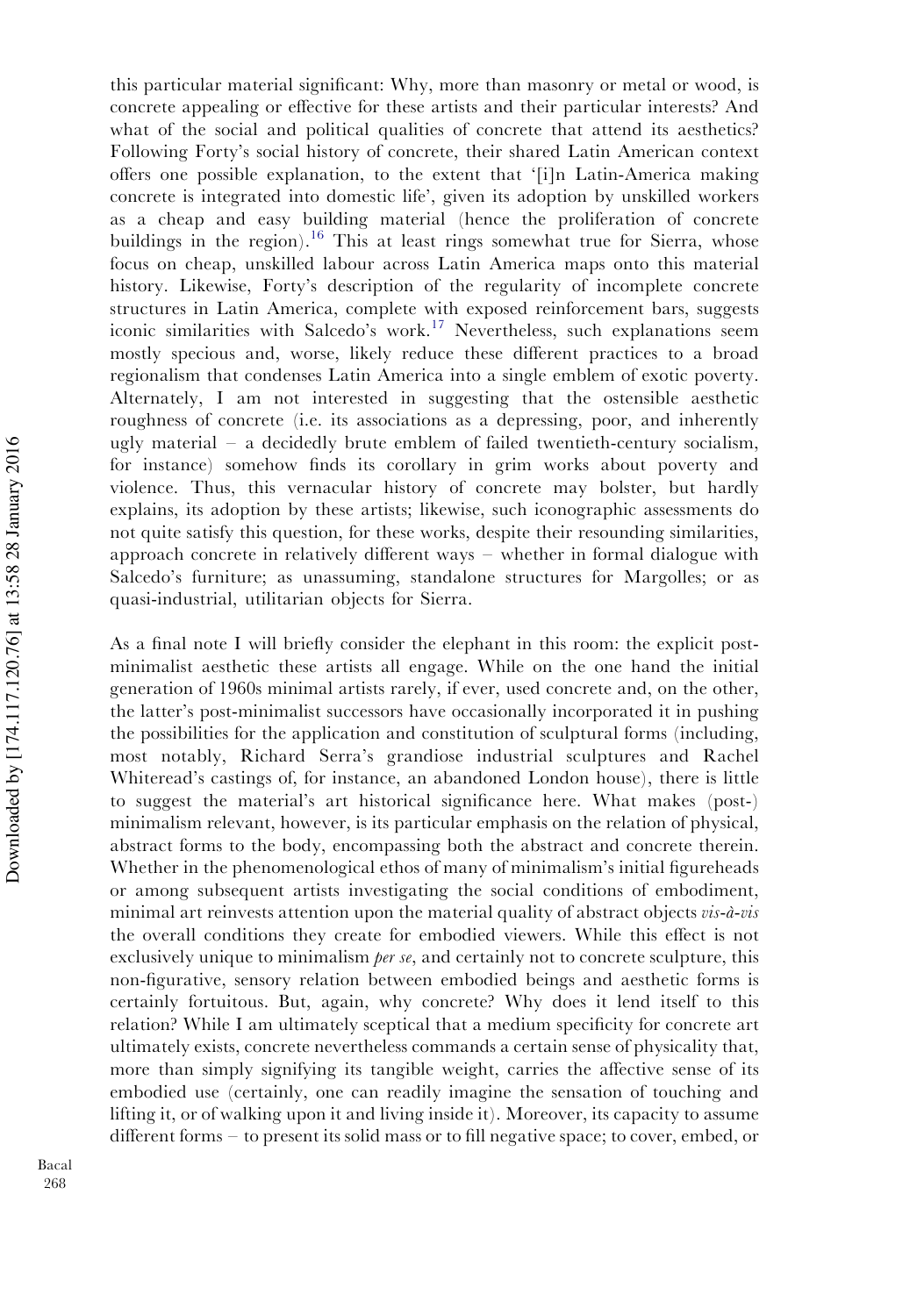<span id="page-10-0"></span>stand adjacent to, objects; and to retain the shapes and textures of other materials it contacts – makes it both malleable and formidable. Its formal qualities thus make concrete an apt medium for presenting the material indices of bodies while maintaining an abstract idiom, imbuing the immaterial, invisible and liminal with physicality and mass. The forms these works take, stripped down to their basic relations between non-figural geometric structures and their perceiving bodies, hence bring out the affective qualities of concrete in striking ways. Among the discussed works the almost elemental quality of concrete comes to the fore, asserting itself in the self-evidence of its form and materiality. Through this careful formal treatment of concrete, these artists have tapped into the possibilities of its critical artistic potential.

## Disclosure statement

This research was supported by the Social Sciences and Humanities Research Council of Canada' including the logo (see [http://www.sshrc-crsh.gc.ca/funding-financement/using-utiliser/acknowledge](http://www.sshrc-crsh.gc.ca/funding-financement/using-utiliser/acknowledge-mention/index-eng.aspx)[mention/index-eng.aspx](http://www.sshrc-crsh.gc.ca/funding-financement/using-utiliser/acknowledge-mention/index-eng.aspx)

#### Notes

- <sup>1</sup> [Lind,](#page-11-0) "Introduction," 11.
- $^2$  See Butler, "Bodies that Matter."  $^3$  [Massumi](#page-11-0),  $Parables\ of\ the\ Virtual,\ 5.$ 5 Ibid., 5. 5 Ibid., 5.
- 
- 
- 
- <sup>6</sup> Basualdo and Salcedo, "Conversation with Doris Salcedo," 26.

<sup>7</sup> As Jill Bennett states, Salcedo 'registers the way things change when loss is experienced'. Empathic Vision, 63. <sup>8</sup> [Jauregui,](#page-11-0) "Necropolis," 177.

<sup>9</sup> On mourning, identification and identity, see Butler, "Violence, Mourning, Politics."<br><sup>10</sup> Görner and Kittelmann, "Muerte Sin Fin," 43.<br><sup>11</sup> "24 Blocks of Concrete."<br><sup>12</sup> Forty, *Concrete and Culture*, 240.<br><sup>13</sup> Ibid. 232. 227.

- 
- 
- 
- 
- 
- <sup>14</sup>  $"24$  Blocks of Concrete."<br><sup>15</sup> [Negri,](#page-11-0) *Art and Multitude*. 107.
- $16$  Forty, *Concrete and Culture*, 40.<br><sup>17</sup> Ibid., 30.
- 

#### Bibliography

- "24 Blocks of Concrete Constantly Moved During a Day's Work by Paid Workers: ACE Gallery L.A. Los Angeles, July 1999." Accessed February 1, 2015. [http://www.santiago](http://www.santiago-sierra.com/995_1024.php)[sierra.com/995\\_1024.php.](http://www.santiago-sierra.com/995_1024.php)
- Basualdo, Carlos, and Doris Salcedo. "Carlos Basualdo in Conversation with Doris Salcedo." Doris Salcedo. London: Phaidon, 2000.

Butler, Judith. "Bodies that Matter." Chap. 1 in Bodies that Matter: On the Discursive Limits of Sex. London and New York: Routledge, 1993.

Butler, Judith. "Violence, Mourning, Politics." Chap. 2 in Precarious Life: The Powers of Mourning and Violence. London: Verso, 2004.

Bennett, Jill. Empathic Vision: Affect, Trauma, and Contemporary Art. Stanford, CA: Stanford University Press, 2005.

Forty, Adrian. Concrete and Culture: A Material History. London: Reaktion, 2013.

Görner, Klaus, and Udo Kittelmann, eds. Teresa Margolles: Muerte Sin Fin. Frankfurt: Hatje Cantz, 2004.